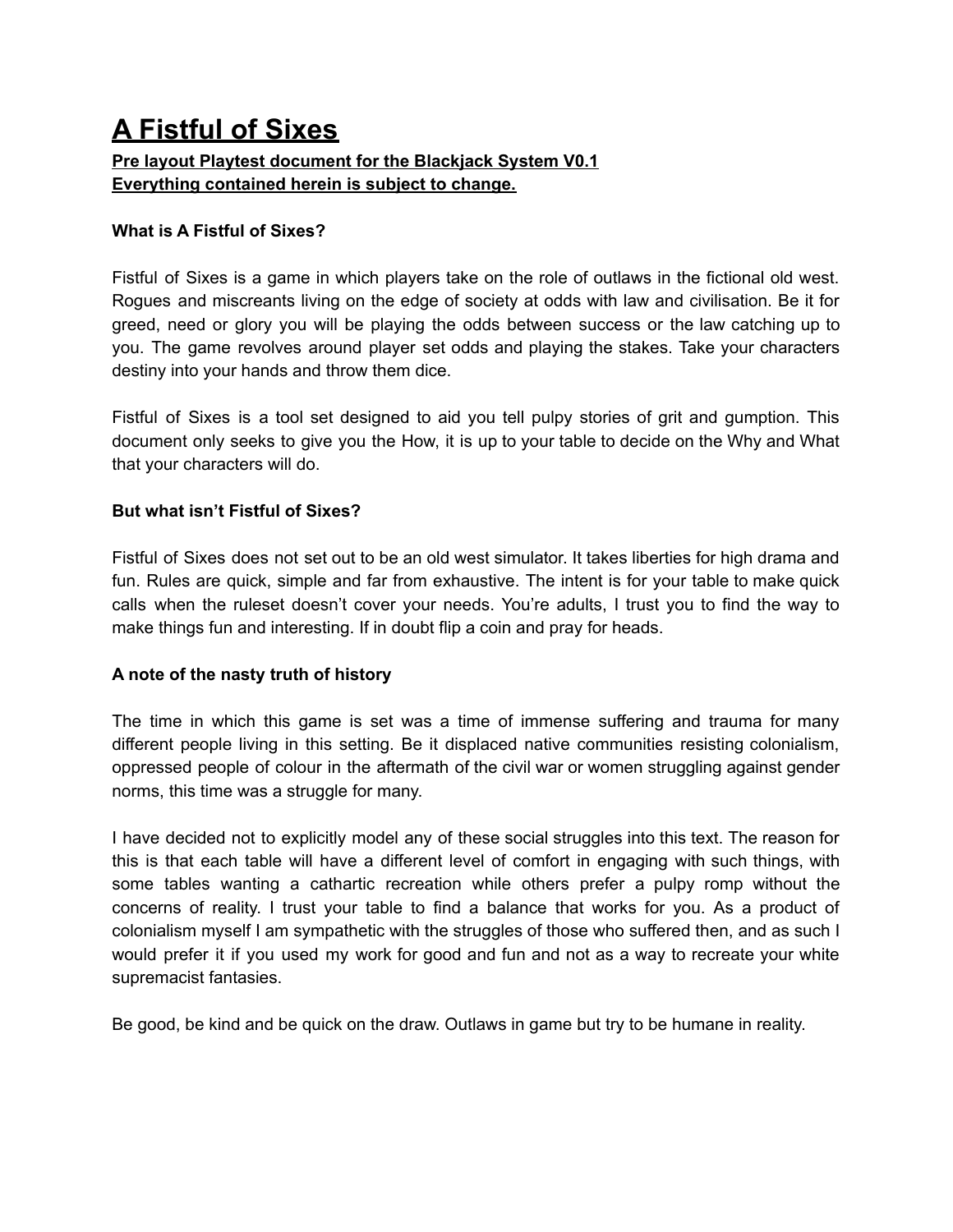# **A note on terms**

This game uses several terms that are different to terms used in other games. **Posse** is used in place of Party in most games. **Judge** replaces GM/DM as a term.

## **Core Attributes**

**Grit** = discipline, stamina. Brawn, melee. If you're punching or lifting it, you roll on this **Gumption** = Wits, Cleverness, Intellect, Aim. If you are shooting at or outthinking it you roll this **Grace** = Finesse, Charisma, Agility, Dodge. If you are outrunning or sweet talking it, roll this. **Guts** = HP. max/current. Max = **Grit**/2 rounding up. If you are getting hurt you lose this.

Generate core **Attributes** in order (except **Guts**) by 2d6+9. Swap 2 **Attribute** scores after rolling in order if you wish. It's classless so players are encouraged to build the character they want. See **Character Creation** at the end of this document**.**

## **Background**

When you create your character you will be required to come up with a concise, pithy background for them. This background should be loose but characterful. It awards a Floating Dice once per session to a test that is relevant to the background. Might create random tables for generating background. Could include background, habits etc

## **Core mechanics**

**Tests** are either simple or opposed. Players have a maximum of 6 dice, all D6, that they can set the **Stakes** with. This can be reduced below 6 by **Stress.** Your roll is compared to the **Challenge.** Higher **Stakes** should translate into more effect in the event of a success.

The **Challenge** is determined by whether the **Judge** calls for a Simple test or an Opposed test.

**Simple tests** are to be called for when a character attempts something but isn't directly opposed by someone, though failure is still interesting. Whenever a simple test is called for the **Challenge** is a fixed amount. The **Judge** states this amount up front before the player character sets their **Stakes**. Suggested **Challenge** amounts are 8 for an easy test. 11 for a standard test and 14 hard and 18 for daunting. The player then states their **Stakes** before attempting to roll over this **Challenge** while avoiding a **Bust!**

**Opposed tests** are generally used when a character is attempting to do something to another, such as sneaking past then or attacking them. For an opposed test both parties state their **Stakes** up front. They then roll to try and beat one another while staying equal to or below their appropriate **Attribute**. The highest result that does not surpass their stat wins. In the event of a draw the highest **Attribute** wins.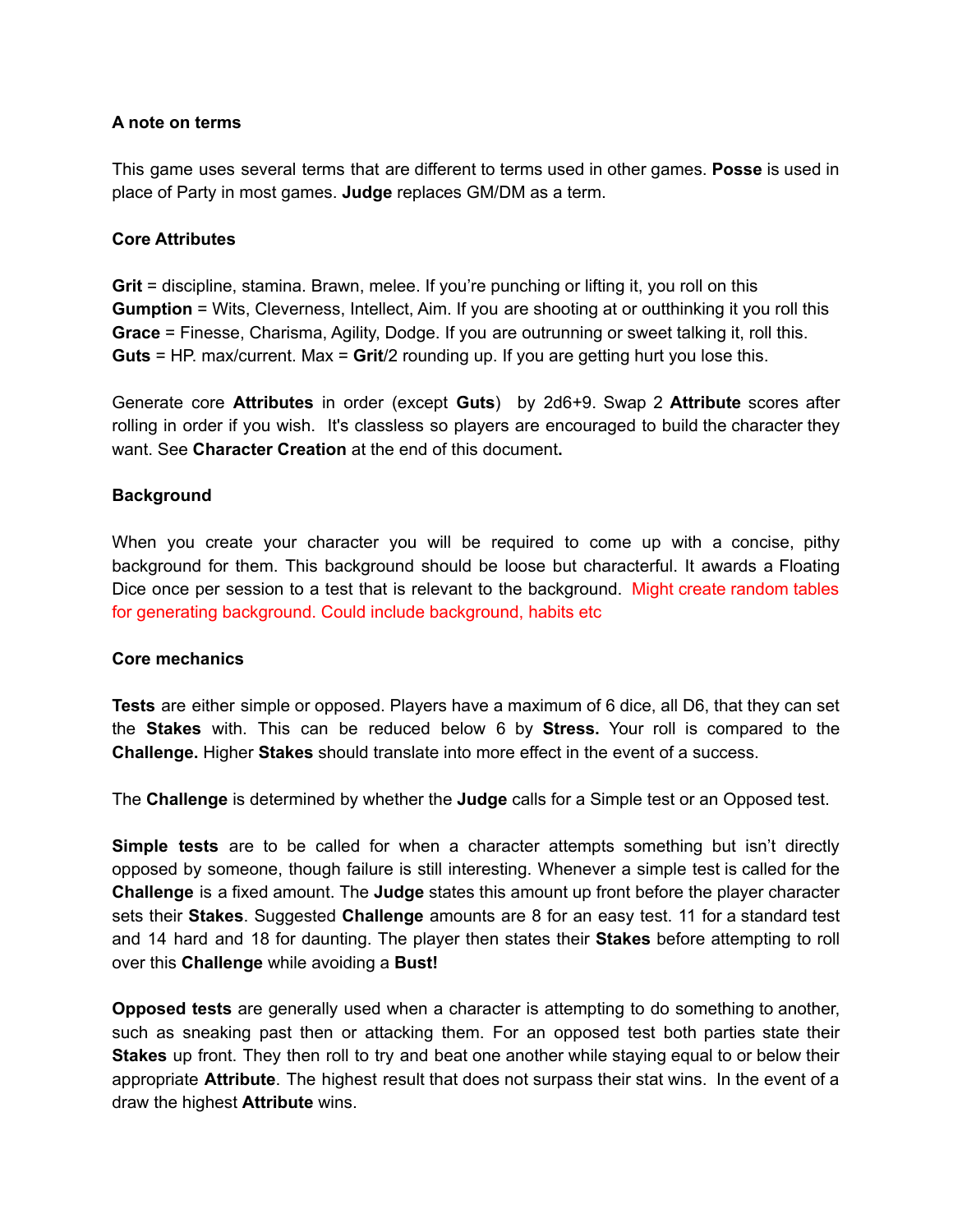# **Test Results**

For any of the following results, declare to the table what you got after your roll and the opponent is tallied. For example "Win!" "I Lose" "Bust! with Doubles"

A **Win** result is when you roll above the **Challenge** and do not **Bust!** The desired effect takes place, and the severity of this effect should correlate to how high you set your **Stakes.** Bigger risks get bigger rewards.

You **Lose** when you roll below the **Challenge.** In this situation the **Challenge** was just too good for you. You do not achieve the desired effect and often something bad or interesting will happen, especially in opposed tests.

**Bust!** Is when your roll surpasses your **Attribute.** This represents you over extending, failing in a blaze of glory as your hubris punishes you for not being good enough. This counts as a **Lose** result, but also results in a gain of 1 **Stress** for your character. It is possible for both participants to **Bust!** In an opposed test, in which case neither **Wins** and both lose stress.

**Blackjack** is when you roll equal to your attribute. It is the best roll you can get, counting as a **Win** that can only be beaten by a **Blackjack** of a higher value.

On top of succeeding, if you roll a **Blackjack** you lose 1 point of **Stress**.

**Doubles** are specific to combat. A **Double** is when two of the dice in your roll have the same number. **Doubles** On a **Win** allows you to activate a weapon quality. On a **Lose** result you run out of ammo, jam, drop your weapon etc. Something that means you must spend a turn preparing yourself to keep on fighting or some other suitably dramatic negative effect.

## **High Stakes Duels**

In any good western there are moments where it all comes to one moment, one test of **Gumption** and **Guts**. This is represented here by **High Stakes Duels**

**High Stakes Duels** are any moment where one tests their mettle against another in an all or nothing play. This could be guns at high noon, a high stakes game of poker with your nemesis and so on. Any moment where you want the table to slow down, focus in and enjoy the moment. Have players cease table talk and pay attention. Slow things down. If you use aids such as music make sure they are appropriate. This is an important moment.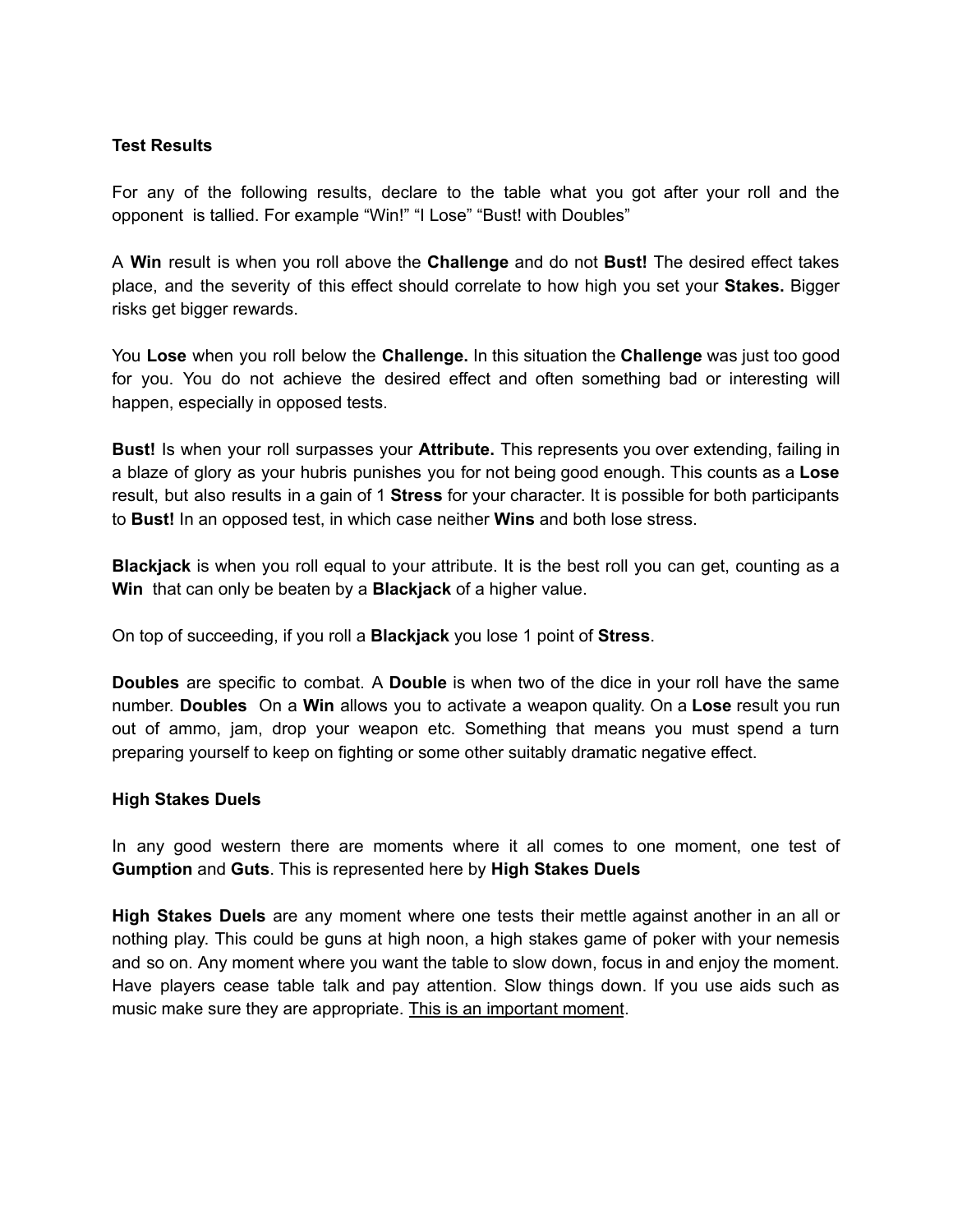When such a moment is declared, the player and opponent each set their **Stakes**. Then instead of rolling dice, you flip coins (dice split into odds and evens will work in a pinch). Heads is a result of 6 and tails a result of 1. Both parties flip a coin at the same time, allowing the table to tally results until all are counted and a victor declared. You cannot spend **Stress** or any outside influence in a **High Stakes Duel.** These tests are purely a test of luck and fortune.

Victory is all or nothing and absolute, though what it looks like depends on the context. In a gun duel or combat the loser is taken out of action. In a gambling match they lose all their wealth and so on. Whatever the result, it should be extremely significant to the narrative. Winning a **High Stakes Duel** removes one **Stress.**

# **Stress**

When you **Bust!**, you take a point of **Stress**. Your **Stress** starts at 0 and maxes out at 6. Each point of **Stress** removes one from the maximum number of dice you can add to your **Stakes**. When you are at 0 **Stress** you may roll up to 6 D6 for a test. 1 **Stress** 5D6 maximum, 2 **Stress** 4d6 and so on. Your character becomes less effective as they **Stress** out. Once they are fully **Stressed** they are removed from play entirely. They aren't necessarily dead, but are now unplayable, having ridden off into the night, perhaps to return later as a NPC, strung out with a bottle in their hand drowning their sorrows and telling tall tales of when they were a gunslinger.

You remove **Stress** by **Carousing** and some events such as rolling a **Blackjack** or winning in a **High Stakes Duel.**

More so **Stress** can be willingly gained to achieve some advantage. If using **Stress** to modify a roll result the new result stands, even if it's worse than the old one. **Stress** can be used this way to bypass the limits it normally places on how high you can set your **Stakes.** Examples of how you can use **Stress** are below. Feel free to modify, add to, ignore this list as suits your table

- You may accrue 1 **Stress** to reroll one dice in a roll. You may do this multiple times for a single hand.
- You may accrue 1 **Stress** to roll an additional dice and add it to your roll. This can be done multiple times, though the maximum amount of dice may not surpass 6.
- You may accrue 1 **Stress** to win the initiative instead of tossing for it.
- You may accrue 1 **Stress** to double or nothing, where you set your stakes immediately to 6 and roll 6 dice in a roll, regardless of how much stress you have. It must be 6 dice, the result stands.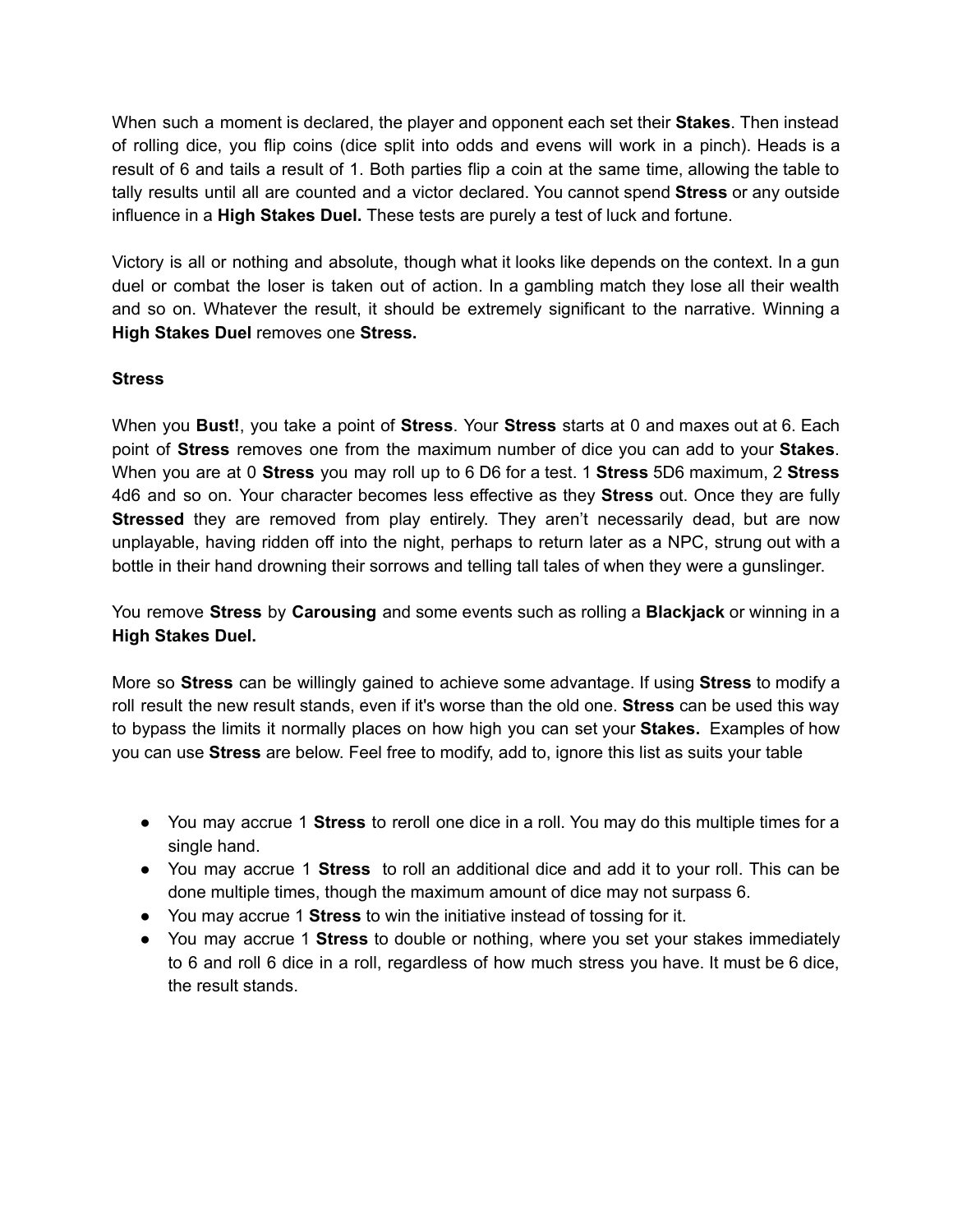# **Movement and Distance**

This game uses 4 range bands to measure relative positions when such things are needed.

- **Close.** This is within arms reach. Whisper distance.
- **Nearby.** This is within the same room. Talking Distance.
- **Faraway.** This is in sight and yelling range.
- **Distant.** On the outer edge of visual range, outside of hearing range.

These range bands are deliberately loose and abstract so that they may fit the circumstances.

## **Time**

In game time is broken down into two broad categories. **Moments** and **Minutes. Moments** are just that, a moment in time lasting several seconds, enough for an action or two. This is generally used in combat, chases etc. **Minutes** are larger chunks of time, where you can take several actions and the exact placement of moments are less important. You will use **Minutes** in general roleplay. These times are abstract and scalable as needed. For example, you may wish to scale these times up to **Minutes, Hours** and **Days** for the sake of a travel montage.

# **Posse Actions**

During play, have a coin or token on the table, that is assigned to a player by the **Judge**. When a way to determine how the **Posse** fares with a test rather than individuals, the player with the token takes the test on behalf of the **Posse**. After the test they pass the token over to the player to their right. This process continues as needed, with whomever has the token rolling on behalf of the **Posse** before handing on the token. If the character with the token is not a part of the **Posse** test, they hand on the token to someone who is. In the rare event of NPCs doing a posse action, the NPC in charge or leading the group is used.

## **Initiative**

**Initiative** is how we determine who is in control of a **Moment** and can act first when this is uncertain. It is a type of **Posse** action. Whomever has the token tosses a coin and heads means the **Posse** has initiative. Tails means they don't and act after the opponent.

In situations where one side obviously has an advantage, such as an ambush or surprise, then the **Judge** should feel free to overrule this and dictate who has **Initiative.**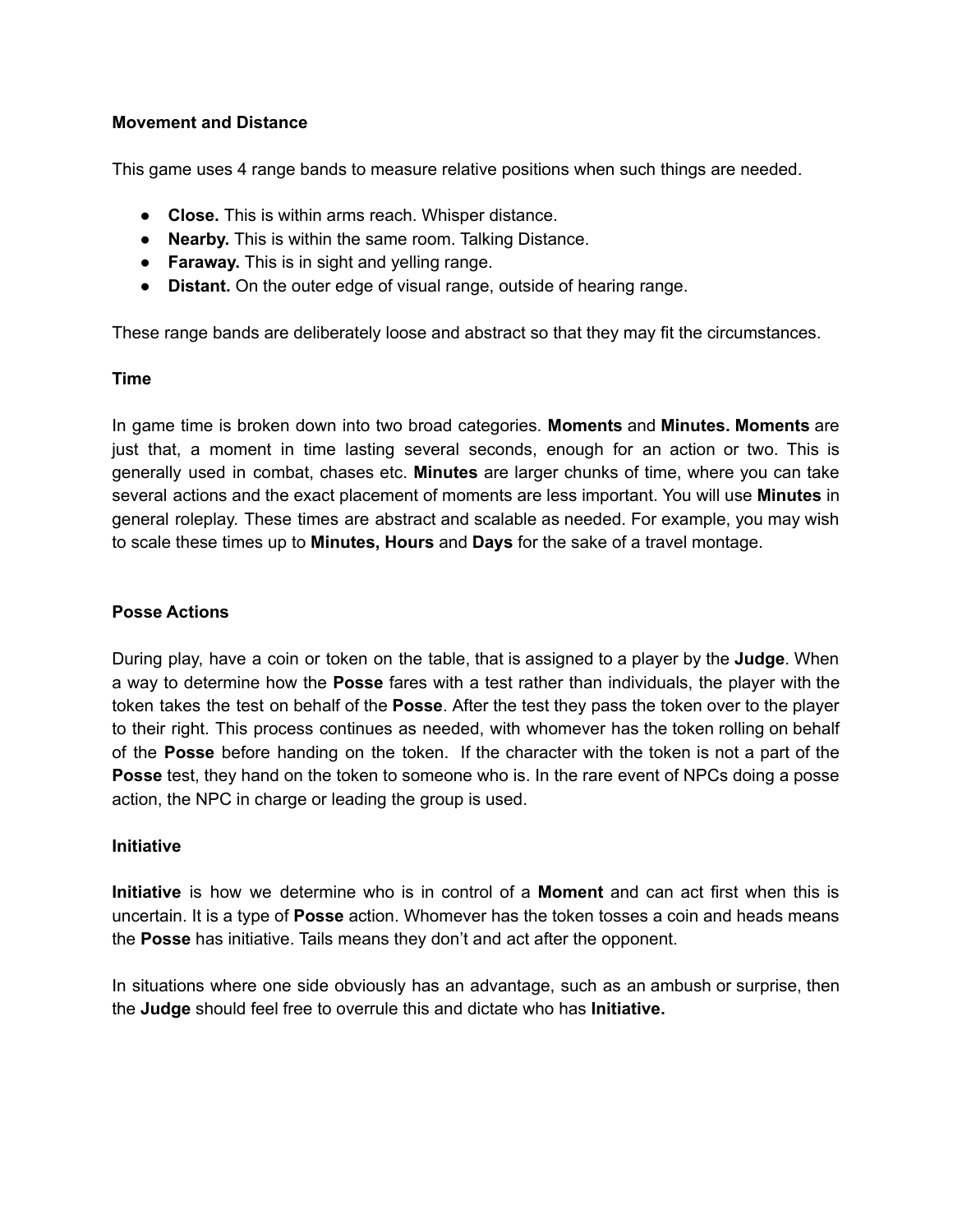## **Chases**

Chases are a key part of Wild West fiction. At some point in your games you can expect someone to flee from the **Posse** or tables to turn and the **Posse** to flee law enforcement.

In a chase the **Judge** should explain the circumstances the **Posse** find themselves in, and explain the fictional positioning of everything involved each **Moment.** Each **Moment** you determine initiative as normal. Whoever has **Initiative** then explains what they are doing to influence this **Moment** of the chase. The **Judge** then decides which **Attribute** tests best represent this and an opposed test is carried out. In the event of more than one player character being involved this is treated as a Posse test. An example of such tests include the **Posse** being corralled into a dead end street forcing them to make **Grit** tests to barge through a flimsy wall to escape as their pursuers chase them with **Grace.** Another example is the **Posse** attempting to out smart a foe into a flanking trap with **Gumption** while their foe uses **Gumption** to spot the trap and avoid it. As each **Moment** plays out, the **Judge** explains the new fictional positioning as circumstances change and the chase moves on. The table tracks how many opposed tests are **Won** by the **Posse,** as well as how many they **Lose.**

Every chase is a race to three. If the **Posse Wins** three tests before they **Lose** three, they have succeeded in the goal of the chase. If they are chasing someone else, they have caught them forcing a confrontation. On the other hand, if they are fleeing they have lost their foes and escaped for now. If three feels wrong in a given situation the **Judge** should feel free to inform the party and change it as need be.

Sometimes you may be fleeing to a specific location, such as a hide out. In this case the **Judge** sets an ETA to that location, such as 4 **moments.** If the chaser gets to three before 5 **Moments,** then they catch their prey before they make it. In the event neither side achieves 3 **Wins** before reaching the location then everyone arrives at the location, with the chasers dramatically on the tail of their quarry.

#### Random table for chase complications to come

#### **Combat**

The old west is violent. Combat will happen from time to time, often at range under the hot sun.

First you must determine who goes first. This is a **Posse** test, with whomever has the token tossing a coin. A result of Tails means the NPCs go first. On Heads the **Posse** goes first. Whomever turn it is has all of their characters act before the loser then follows till all of their characters have acted.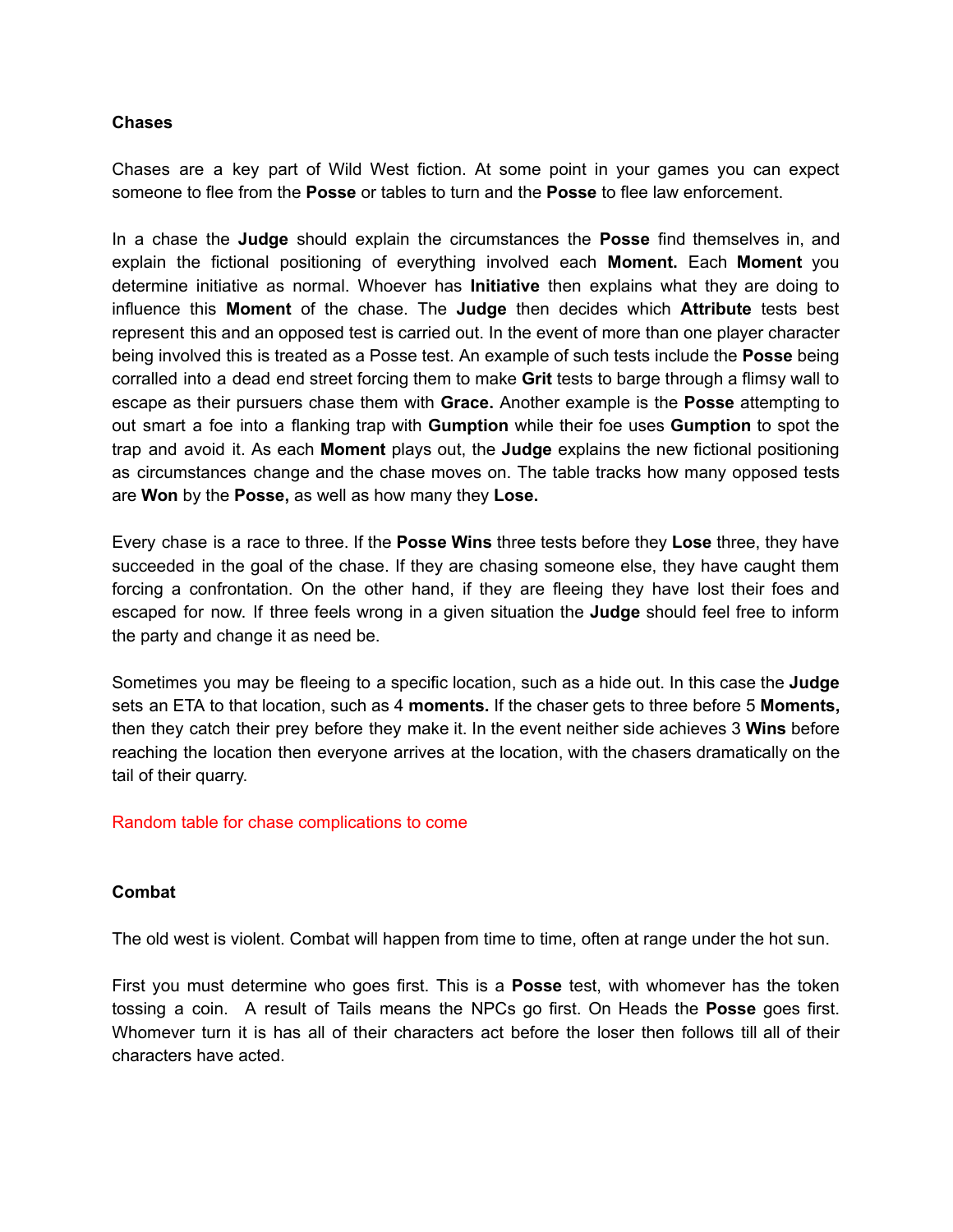On your turn, you may move and do a single action. You can move an amount reasonable for a moment of action, up to a single range band. An action is something you can do quickly. Fire a gun, rummage for equipment, aid a companion etc More complex and involved actions may take several turns to complete.

All actions in combat involving an opponent are opposed. If you try to shoot them you test your **Gumption** to their **Grace** as they attempt to dodge, if you try to wrestle them to the ground it's **Grit** on **Grit** and so on. Damage to **Guts** is determined by the number of dice used in the attack, modified by the weapon used.

Cover can reduce incoming damage. Light cover reduces ranged damage by 2. Hard cover reduces ranged damage by 4.

## **Harm**

The amount of abuse and harm you can take is measured by your **Guts Attribute**, which max's out at half your **Grit**. Whenever you take harm it is reduced off this amount. Once you reach 0 you are out of action.

You can recover Harm through rest. A full nights sleep and consuming rations Lets you test against **Grit** with no **Challenge**. Each dice you roll restores one **Guts** if you **Win**. If you **Bust!** you take **Stress** for doing so as normal, as well as lose **Guts** to infection, one for each d6 rolled. You cannot rest without both sleep and rations. One or the other will not give you a test to recover harm.

## **Out of action**

When you are rendered to 0 **Guts** you are out of action. You can no longer take part until receiving aid or the danger passing. If this happens you roll on the table below. If your **Posse** loses the fight or is unable to recover you, you are lost forever and presumed dead, though may reappear as a NPC if the **Judge** is nefarious enough.

If you survive being out of action, you regain 1d6 **Guts**.

Out of action table

- 1. **Knocked out.** Just knocked out.
- 2. **Battered Noggin.** Take 1 **Stress** and a bad headache.
- 3. **Nasty head wound.** Permanently reduce **Gumption** by 1. Take 1 **Stress**
- 4. **Maimed.** Permanently reduce **Grit** by 1. Take 1 **Stress**
- 5. **Disfigured.** Permanently reduce **Grace** by 1. Take 1 **Stress**
- 6. **Dead.** Your character belongs to the vultures now.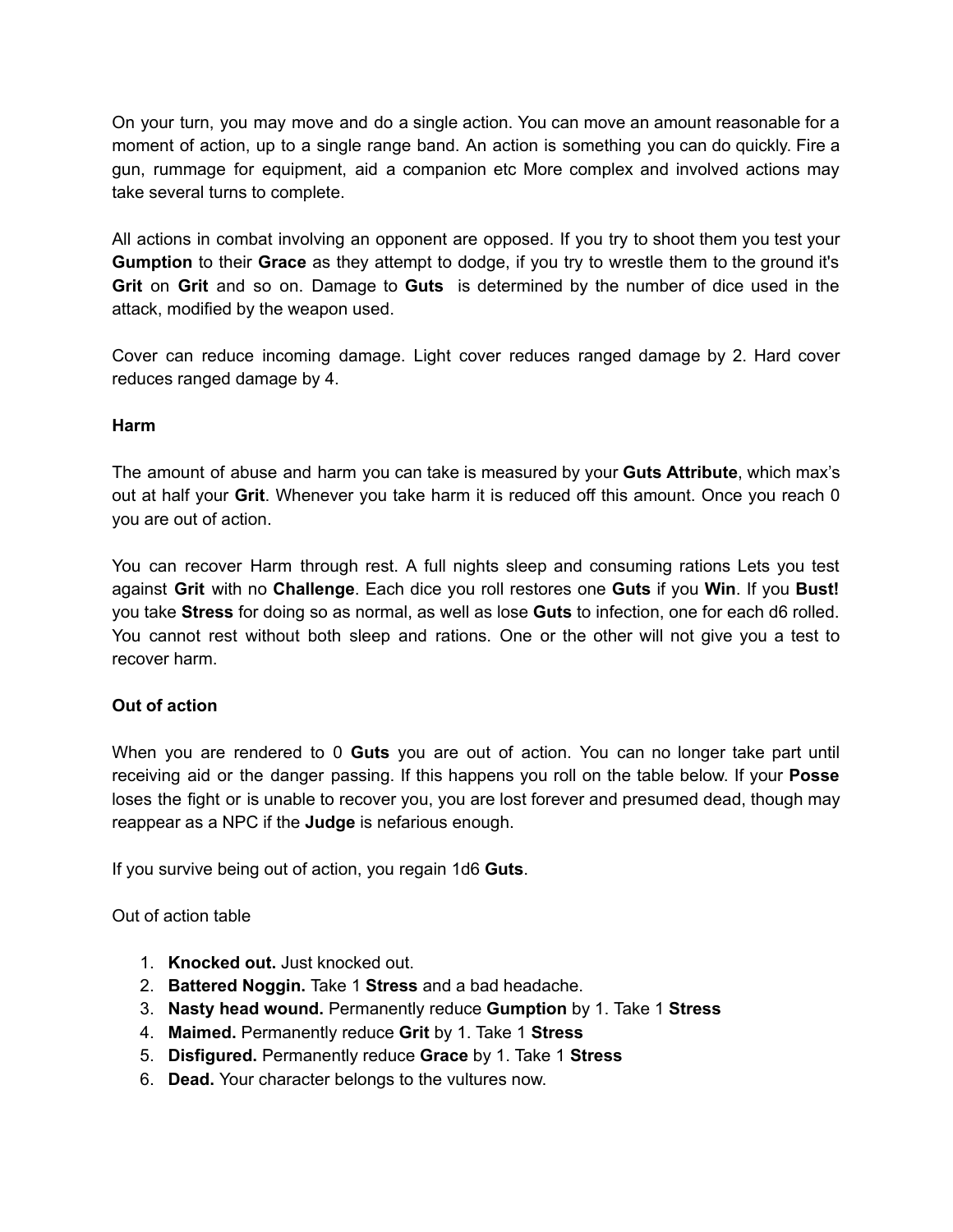Think I might include a critical injury table. Unsure if I will replace the entire table with an injury table, include options that get you to roll on a critical injury table, or replace it all with a 2d6 table that bias's smaller injuries out to larger ones. Feedback appreciated

## **Experience and Improvement**

As you play there are chances for your character to improve. This is done through spending XP and **Carousing**. You gain XP through money. At the end of each session count your share of winnings and takings, rounding down to the nearest Dollar. Every \$10 you receive will reward you 1 xp. When you wish to advance, you must go **Carousing** and then do an **Advancement Test**. An **Advancement Test** works slightly differently than a standard test. You spend an XP to buy a D6 to roll against the **Attribute** you wish to improve. Only your goal is to roll ABOVE the **Attribute** in question. The more D6 you buy, the better the chance is of you rolling over. When you roll over the **Attribute**, it increases permanently by 1. If you fail to roll over the XP is spent and your opportunity to advance has been missed. **Attributes** cannot improve beyond 21.

The only way to improve **Guts** is to improve **Grit.**

Torn on this system. Tempted to switch to a black hack style system where XP is gained through experiences rather than earnings. Feedback appreciated

#### **Carousing**

**Carousing** gives the characters something to spend money on, and represents the drinking, gambling, whoring and fighting that is common in wild west fiction. Someone **Carousing** is drowning sorrows, making fast money on a bet and finding warm company.

**Carousing** only takes place in safe havens, often between adventures. It's a time when your character doesn't have to worry about life too much so they can work through some **Stress** and consider lessons learned.

When going **Carousing,** figure out how much stress you are seeking to remove from your character and how many advancement dice you wish to buy. For each point of **Stress** you wish to remove, **Carousing** will cost you 1D6 dollars in accommodation, gambling, drinking and company. It also costs 1d6 dollars for each advancement dice you buy to complete an **Advancement Test**. You spend this whether you have the money or not, though you must have some money to start a bar tab. Any money you owe, the **Judge** is to figure out who that's too and how badly they want it back. Once costs are calculated, roll on the **Carousing** table below to discover the shenanigans you got up to.

#### **Carousing** recovers all **Guts.**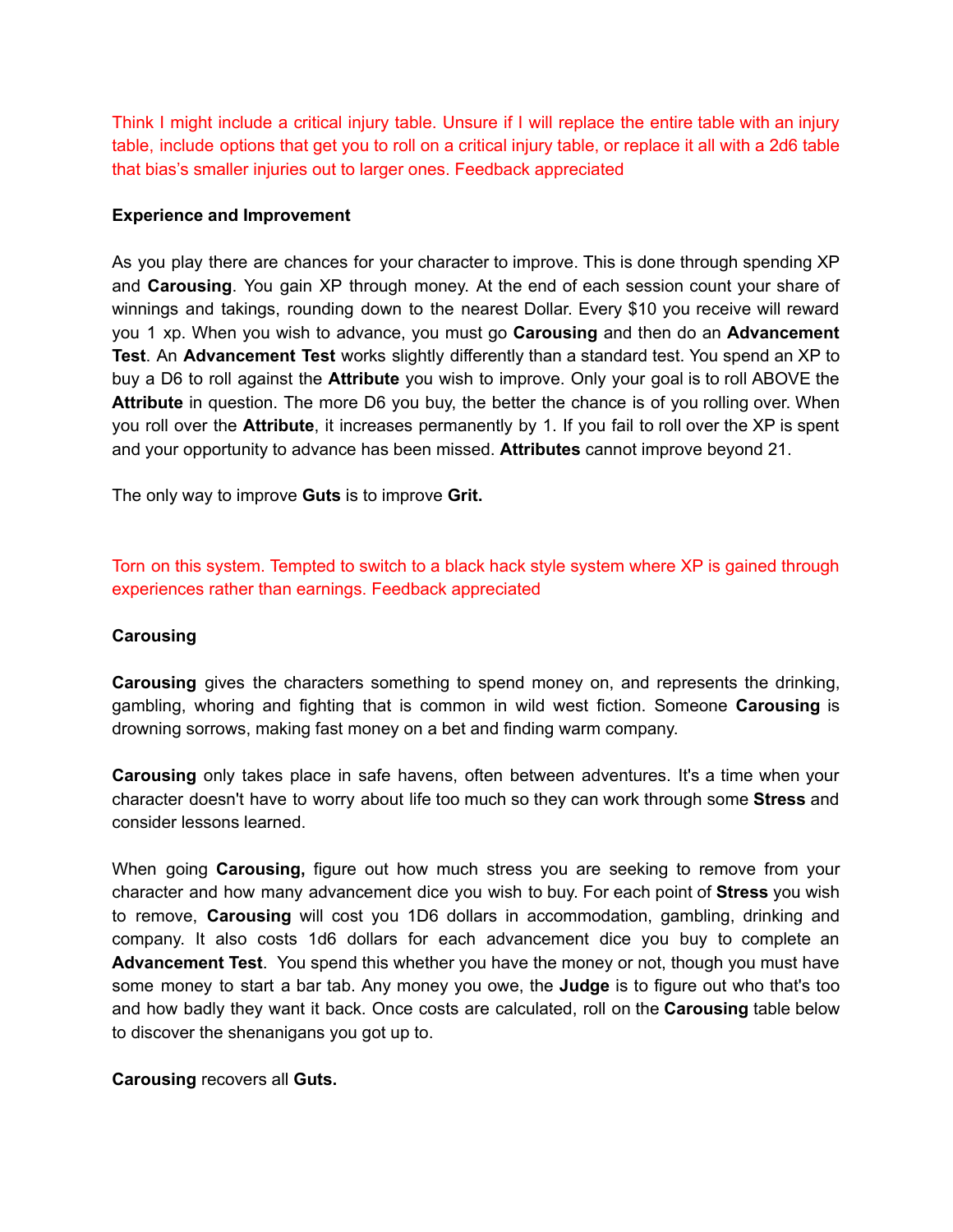- **1. Winner Winner Chicken Dinner!** Roll the D6's again and take the result in prize money for a big win.
- **2. Secrets revealed.** Gain an entirely new Background
- **3. Truth Comes Out.** Alter your backstory
- **4. Drunken Brawl.** Lose 2 max Guts for the remainder of the session.
- **5. Drunk and Disorderly.** Fined for bad behaviour. Roll all D6's again adding to the cost.
- **6. Wanted.** You did something bad. Very bad. A bounty is put on your head. Flip a coin, heads go up on section on the **Wanted Clock**

Planning on introducing a carousing complications table, for emergent world building and storytelling

## **The Wanted Clock**

Sometimes as the result of **Carousing** or committing particularly egregious crimes and leaving witnesses, a bounty will be placed on the **Posse**. Such bounties add to **The Wanted Clock. The Wanted Clock** is tracked on the **Posse Sheet** by a 12 Segment clock, looking like a grand old clock. As the **Posse** breaks the law it comes to the attention of authorities or other interests. **The Wanted Clock** fills from 1 through to **High Noon** and **The Wanted Clock** represents the general infamy and notoriety of the **Posse**. At low levels the **Posse** are little more than barely known outlaws, but as they approach **High Noon** the **Posse** is well on the way to being nationally recognised outlaws, read about in newspapers all over the frontier.

At the **Judges** discretion, known crimes committed by the **Posse,** or at least attributed to them will be added to the **The Wanted Clock**. Minor crimes like fighting or petty theft might only add one section to the clock, while severe crimes like murder, kidnapping or cattle rustling might add several segments. As with all things to do with the law, the **Judge** ultimately has final say.

There are several ways to reduce **The Wanted Clock** such as doing time, framing others and cunning deals.**.** You can never reduce **The Wanted Clock** below 1.

A sure fire way is if a member of the **Posse** does time for a crime that was added to the clock, then the clock will be reduced by a number of segments as determined by the **Judge.** This amount is never more than half of **The Wanted Clock.**

Beyond this the **Posse** must turn to cunning or deals to lessen the clock. The **Judge** should have final say on the effectiveness of any cunning deeds or smooth deals that the **Posse** comes up with. Perhaps the **Posse** frames another gang for a previous crime, reducing the clock two segments, or blackmailing a judge to drop it by 4. Maybe a witness goes missing, taking 1 off the clock.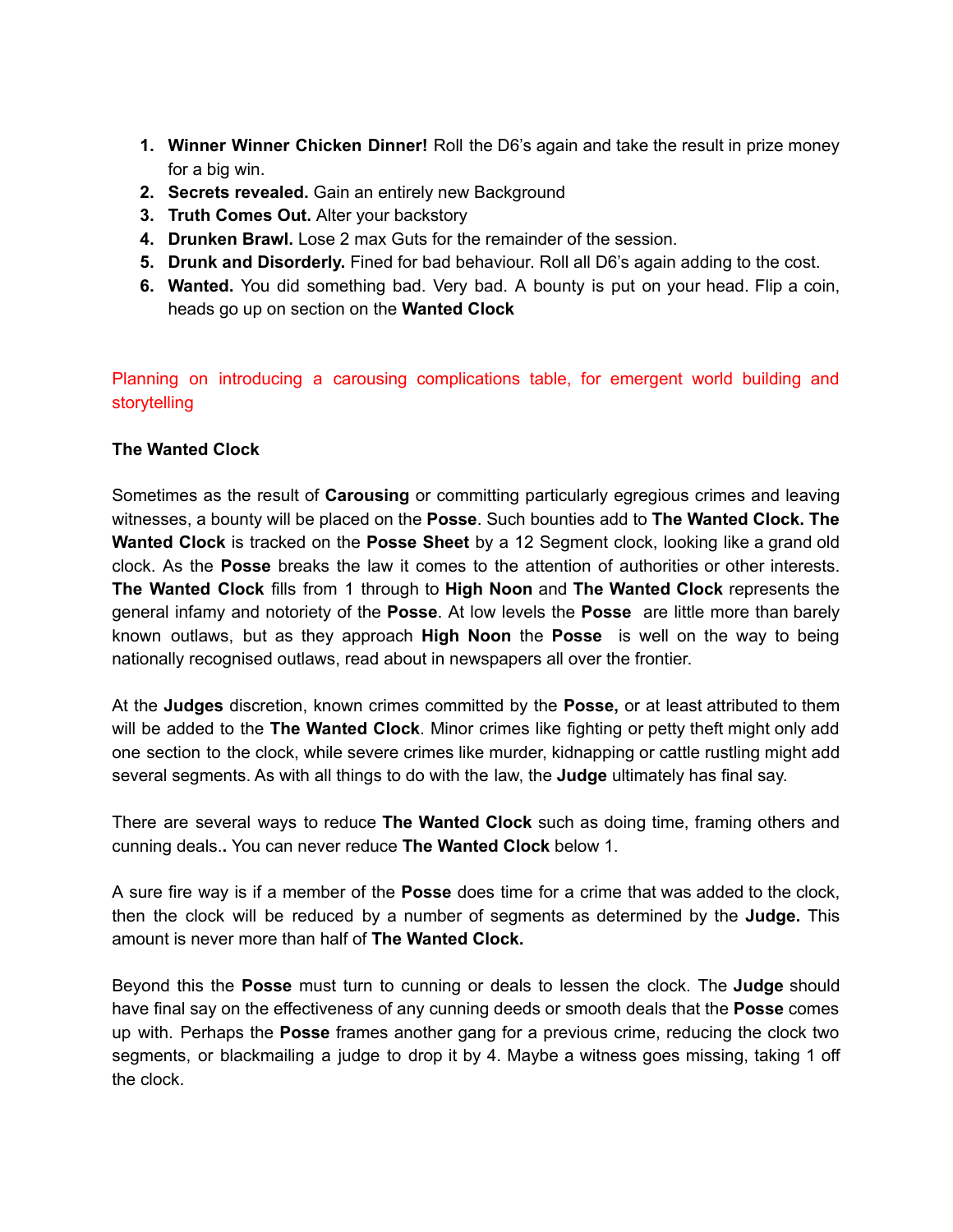As the **The Wanted Clock** fills the situation on the ground changes for the **Posse**. Reference this table for guidance on how the populace is reacting to the **Posse** and their rising infamy. This table also explains when to roll on **The Wanted Chart.** All results are cumulative.

1-3 The populace isn't on the lookout. If the **Posse** draws attention to their identity people will be cagey or inform Law enforcement. Only roll on **The Wanted Chart** if the **Posse** is riding into a populated town.

4-5 The **Posse** is a known issue for locals.Wanted posters appear at Sheriff's offices. Roll on **The Wanted Chart** whenever the posse interacts with any local populace such as entering a town, visiting a homestead, talking to passers on the road.

6-7 The **Posse** is actively watched for. Wanted posters appear around towns and train stations in the area. **Ornery** men and opportunists will try and claim the bounty. Rumour of bounty hunters in the area. Roll on **The Wanted Chart** at noon each day and when the Posse interacts with a settlement.

8-9 The **Posse** hears word of an **Infamous** bounty hunter, Marshal or Pinkerton on their trail, who will not rest until they are bought in. Roll on **The Wanted Chart** at noon each day, when the Posse interacts with a settlement and when the **Posse** lingers anywhere for more than a few hours.

10-11 The heat is on. Marshalls are deputising people in the hunt for the **Posse.** Roads are watched and towns have armed patrols. Roll on **The Wanted Chart** any time the **Posse** has the nerve to leave cover, such as use a road, cross a farm etc. Anywhere someone might see them, roll. Nowhere is safe.

12 **High Noon!** The **Posse** is the subject of a manhunt. Every man and boy able to carry a gun is on their trail, led by **Infamous** lawmen. The **Posse** cannot escape, it is only a matter of time until they must make a stand. No more need to roll on **The Wanted Chart.** Blood shall spill.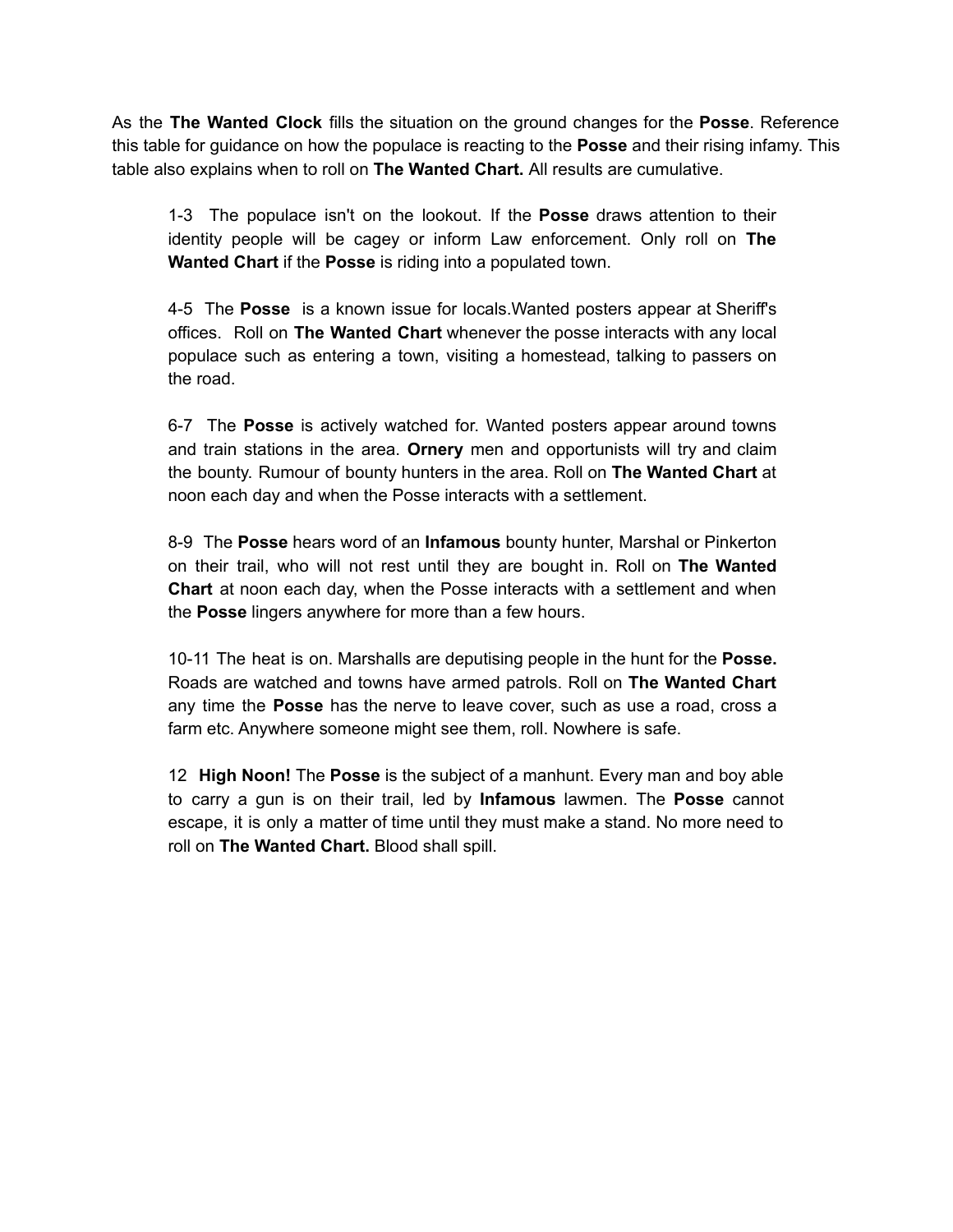## **The Wanted Chart**

# **To be replaced by a new system, revolving around D66 and a table to allow for more varied and interesting results. Old system kept here as placeholder**

Roll 2d6. If below or equal to the time on **The Wanted Clock** then reference the result on the chart below. If you roll over then no effect. Results don't have to immediately manifest, introduced as appropriate during the session.

2 Is that them? The **Posse** has been noticed. People avoid contact, law enforcement will eventually hear of their presence. Only the **Posse** as a whole has been made, individuals who are discrete might be able to get around without trouble. Law enforcement are more worried about keeping the peace than taking risks

3 Howdy! Someone in the **Posse** is recognised by an old friend or acquaintance. This person does not know of the bounty and will let a little too much slip about the identity of the character in public as they insist on buying a drink for old time sakes.

4 Do I know you? Someone believes they recognise a character from the **Posse** but can't quite place it. They will insist that they know them, and will push the issue inquisitively.

5 I've seen you before! Someone in the **Posse** has been recognised by someone who has seen their wanted poster or witnessed a crime. They'll either confront the character or run to the nearest lawmen.

6 Well ain't this Fortunate? An **Ornery** NPC has seen his opportunity to claim a bounty on the **Posse!** If spotting an individual character they may attempt to make the citizens arrest themselves, otherwise they'll quickly gather some help and attempt to take the **Posse** into custody and hand them over to the nearest lawmen.

7 Ambush! A group of **Ornery** Bounty Hunters lay a trap for the **Posse.** Either a roadside ambush or surrounding a saloon or camp where the **Posse** catches some rest. They will attempt peaceful arrest, but will fight if the **Posse** initiates a shootout.

8 An offer. A character or two that is split from the rest of the **Posse** will be approached by a **Infamous** lawman, either a marshall or a Pinkerton, who will offer them a deal in return for turning in the gang. If the characters say no and these lawmen survive, they will attempt to track the characters to the **Posse** where they will engage in a shootout.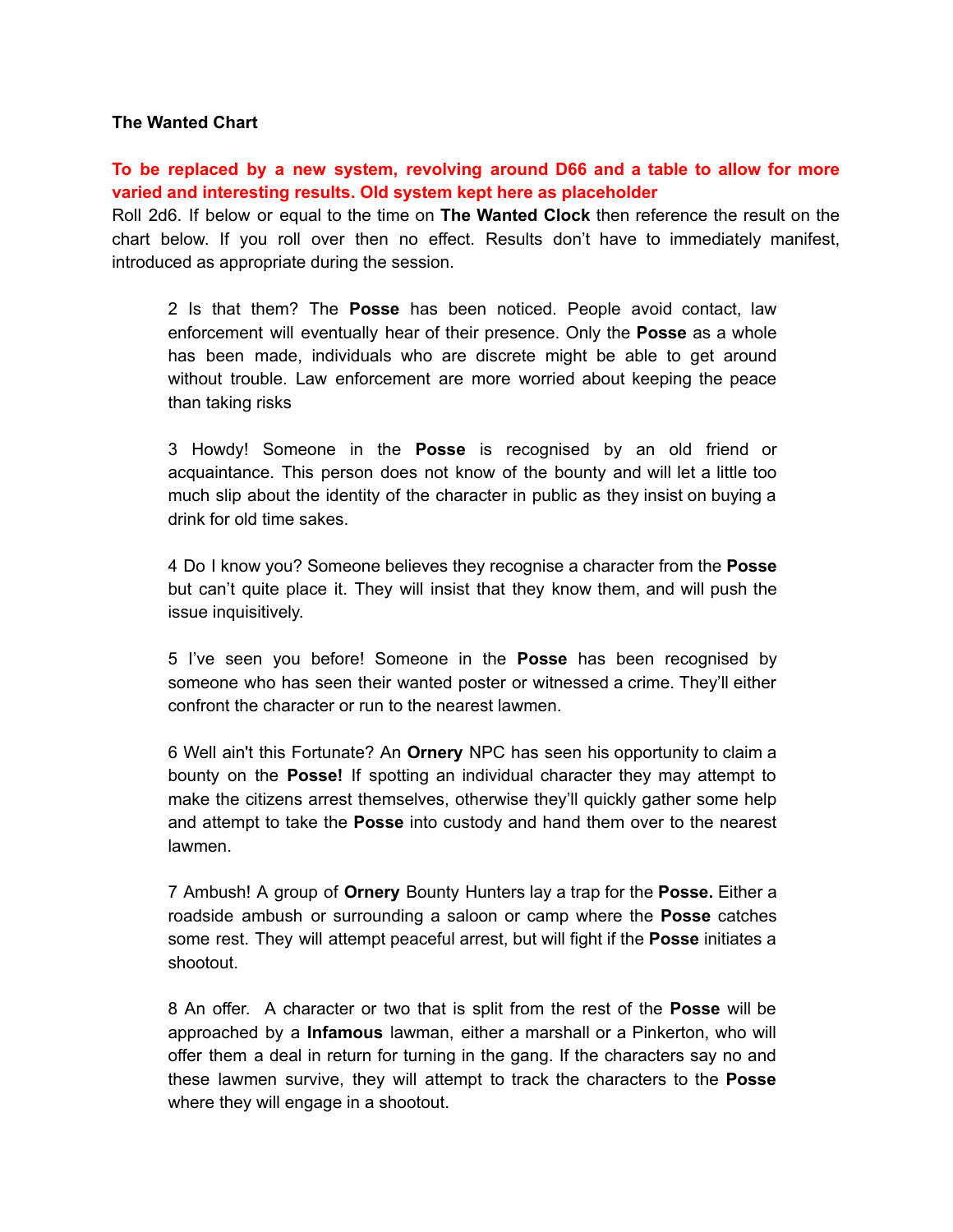9 Hunted. An **Infamous** Bounty Hunter is on the **Posse's** trail. If the **Posse** goes back to a town they have been to before, or stays still for more than half a day, the Bounty Hunter and his crew will find them. The Bounty Hunter is cool and calmly in control, offering the **Posse** a chance to come in peacefully. If they don't immediately fall in line, the Bounty Hunter will not hesitate in bringing them in dead.

10 A trade. An **Infamous** Bounty Hunter sends someone to contact the **Posse.** They have a friend, loved one or Colleague of the **Posse** in custody and are threatening them unless the **Posse** meets at an open place for a trade, the **Posse's** life for the friends.

11 Caught! An Armed Patrol made up of a dozen **Ornery** NPCs has spotted the **Posse.** They send a runner to get back up while the rest attempt to surround and pin down the **Posse** until help arrives. The **Posse** has to break out or hand themselves in.

12 Manhunt. Every man and boy capable of holding a gun is on the trail of the **Posse.** It's time for their last stand.

## **Equipment and Finances**

All earnings in this game are measured in Dollars. For ease of use anything that would cost less than a dollar can either be ignored or rounded up to a dollar, **Judge**'s call.

There are 4 categories that all items fall into.**Incidental, Common, Boutique** and **Bespoke.** Each category has a random value amount to be rolled per item, when buying or selling, to represent rarity and unreliability of trade in the west. When selling obviously used items, halve the value for a return to the seller. The categories break down as follows. Where it instructs you to roll multiple times, do so and add the results for a final sum.

**Incidental** is for items that cost a Dollar or less on average. These are small day to day. You may wish to largely ignore these at your table, but they're included for completion sake. Examples of **Incidental** items include

*A standard days food, A standard days lodging, Dice, Deck of cards, Box of candles, short rope, Newspaper, stable for a day, visit to a barber or seamstress, Bible, Canteen, rolling tobacco*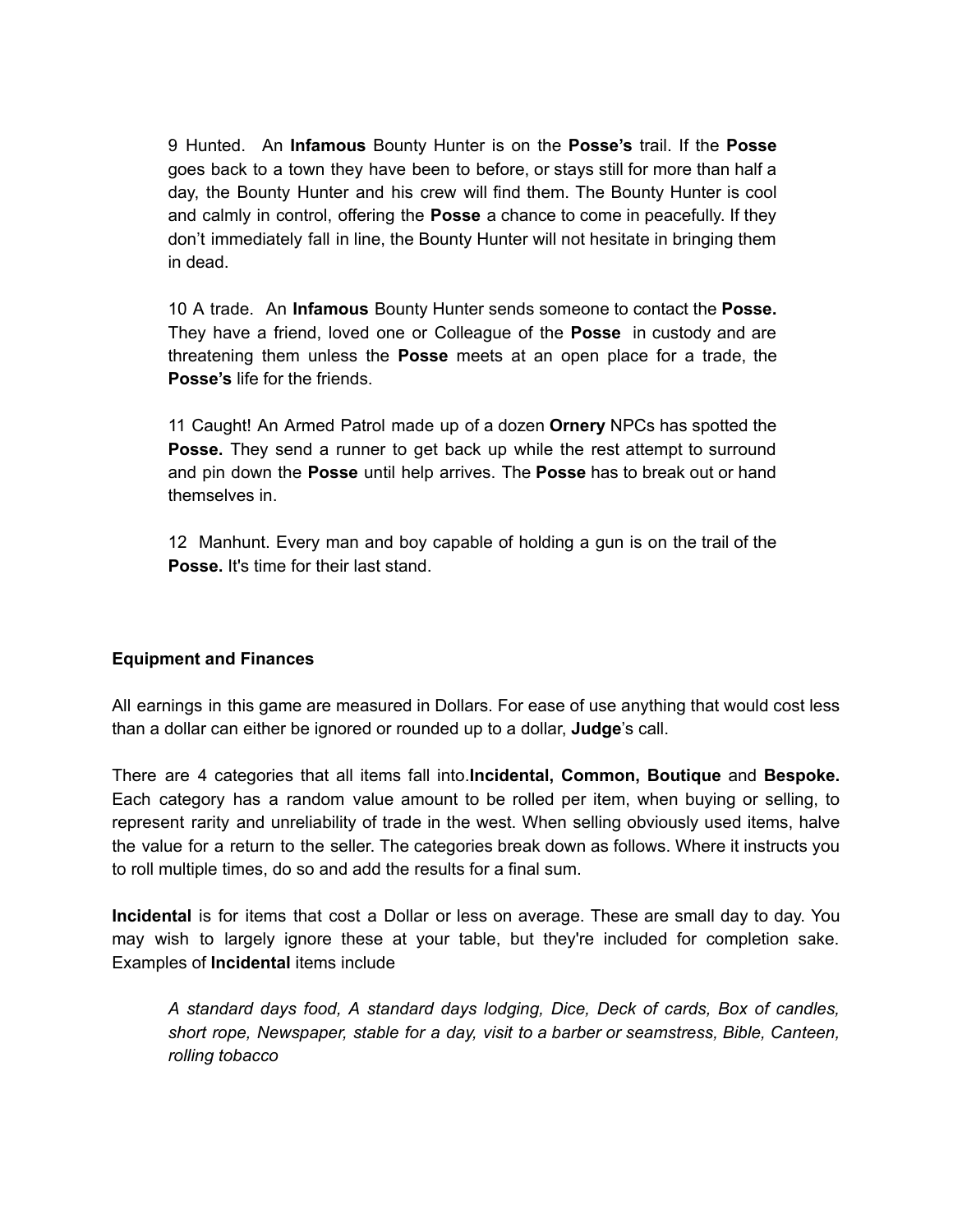**Common** is for items that most common folk are likely to own, but aren't day to day expenses. These have a value of D6 an item. Examples as follows

*Box of bullets or shells, Bundle of arrows, Lantern, Shovel, Pickaxe, crowbar, Long rope, Short chain, Wagon ride, common clothes, Bottle of whiskey, Axe, Bow, Knife, Spear, tomahawk, Cured Rations for a day, lamp oil, Oz of Silver, Small tent. Train ride in coach class. Derringer. Cigars, plain belt buckles. Canoe*

**Boutique** items are more significant. The sort of things that are rare or highly valued in most households. These items cost 2d6x5. Examples include

*Revolver, Lever action Rifle (roll twice), Shotgun (roll twice),Custom ammunition allowing single use quality, Fancy clothes, first class room and board, First class train or boat ride, Musical instrument, thieves tools, Lock, shackles, Scope, Binoculars, Cavalry sword. OZ of gold. Chicken, piglet, Calf, Medical bag. Plain jewelry. Tinctures and elixirs, Furs & pelts. Warm weather gear.*

**Bespoke** items are generally very expensive or tailor made for the individual. They embody the wealth of the owner. They are worth 4d6x10. Examples include

*Fine jewelry, custom clothing, Custom Quality for a weapon, Sextant and navigation tools, Accurate map, Old Nag (roll twice), Cattle, Thoroughbred horse (roll 4 times), Acre of land (roll 4 times), Wagon (roll twice), Dynamite, Gatling gun (roll 4 times), Saddle and tack,*

# **Weapons**

Weapons in this game are fairly basic. They each carry a damage modifier that modifies the effect result of the opposed test. The effect of the roll is 1 damage to **Guts** per d6 rolled to hit. Ranged weapons have a maximum range, at which damage is halved. They cannot shoot beyond this maximum range effectively. Some items can be thrown, such as spears, knives and axes.

Weapons also often have qualities. These are added onto the end of the weapon description and explained below. A weapon statblock looks like this

> ● **Revolver** (weapon name) **Dmg Mod** (amount added to dice roll for damage) **Range** (Maximum range, at which damage is halved.) **Quality** (qualities weapon has)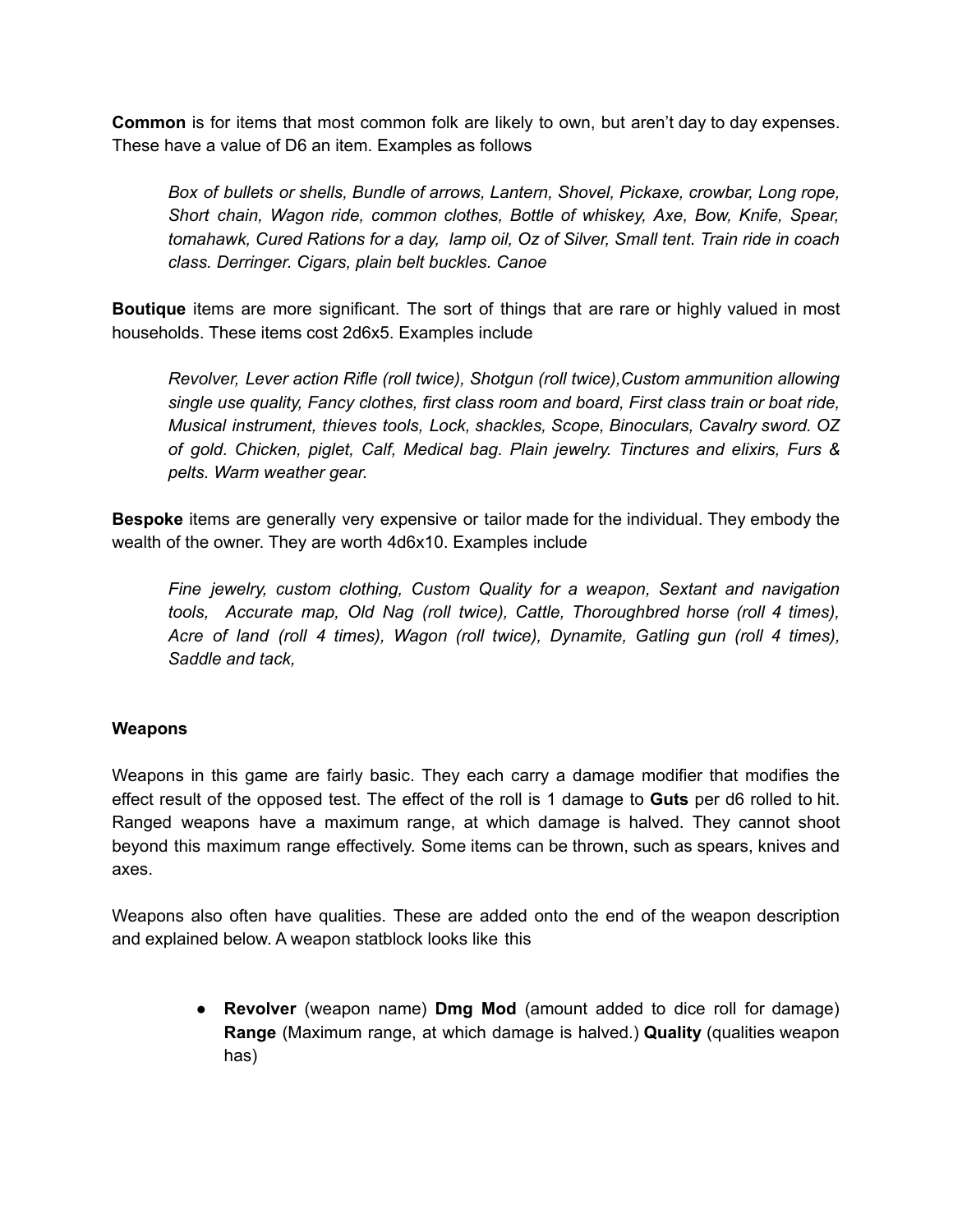Guns, Bows or any other weapons that use ammunition must toss a coin after a firefight. If tails is the result, then a box of ammo or bundle of arrows was used in the exchange. If a firefight was excessively extended then a **Judge** might ask for multiple ammo rolls.

- **Improvised weapon** (shovel, PIckaxe etc) Dmg mod -. Range -
- **Fist** Dmg mod **-1** Range Qualities **Silent**
- **Knife** Dmg Mod **+1** Range **Nearby (thrown)** Qualities **Silent, Quickdraw**
- **Axe/tomahawk** Dmg Mod **+2** Range **Nearby (thrown**) Qualities **Silent**
- **Spear** Dmg Mod **+2** Range **Faraway (thrown)** Qualities **Silent**
- **Bow** Dmg mod **+2** Range **Distant**. Qualities **Silent, 2 handed**
- **Derringer** Dmg Mod **+1** Range **Nearby**. Qualities **Quickdraw, Concealable**
- **Revolver** Dmg Mod **+2** Range **Faraway**. Qualities **Quickdraw**
- **Rifle** Dmg mod **+3** Range **Distant** Qualities **2 handed**
- **Shotgun** Dmg Mod **x3** Range **Nearby** Qualities **2 handed, Spread**
- **Dynamite** Dmg Mod **x5** Range **Nearby (Thrown)** Qualities **Destructive, AoE**

# **Weapon qualities**

Weapon qualities are broken into two categories; Passive and Active. Passive qualities are always happening, and help explain the nature of the weapon. Active qualities have to be activated by rolling doubles on a winning combat roll, and represent potential capability for the weapons.

You can purchase a modification to add a quality to a weapon at a **Bespoke** cost. Every weapon and modification is unique so you must roll again per weapon. No farming a shop after a good roll! You can purchase custom ammunition for **Boutique** cost that allows you to trigger a quality once then remove it from your equipment.

## **Passive Qualities**

- **● 2 Handed:** The weapon is large, taking two equipment slots, requires two hands free to use and cannot be stored in any equipment slots below 5.
- **● Concealable:** Easily hidden on your person, if placed above equipment slot 5. Not compatible with **2 Handed**.
- **● Extended range:** The barrel is extended or ammunition changed, increasing the range band to the next highest distance.
- **● Quickdraw:** Can be placed in equipment slot 1,2 or 3.
- **Silent:** the weapon, either by nature or modification, is silent and less likely to alert unaware people nearby.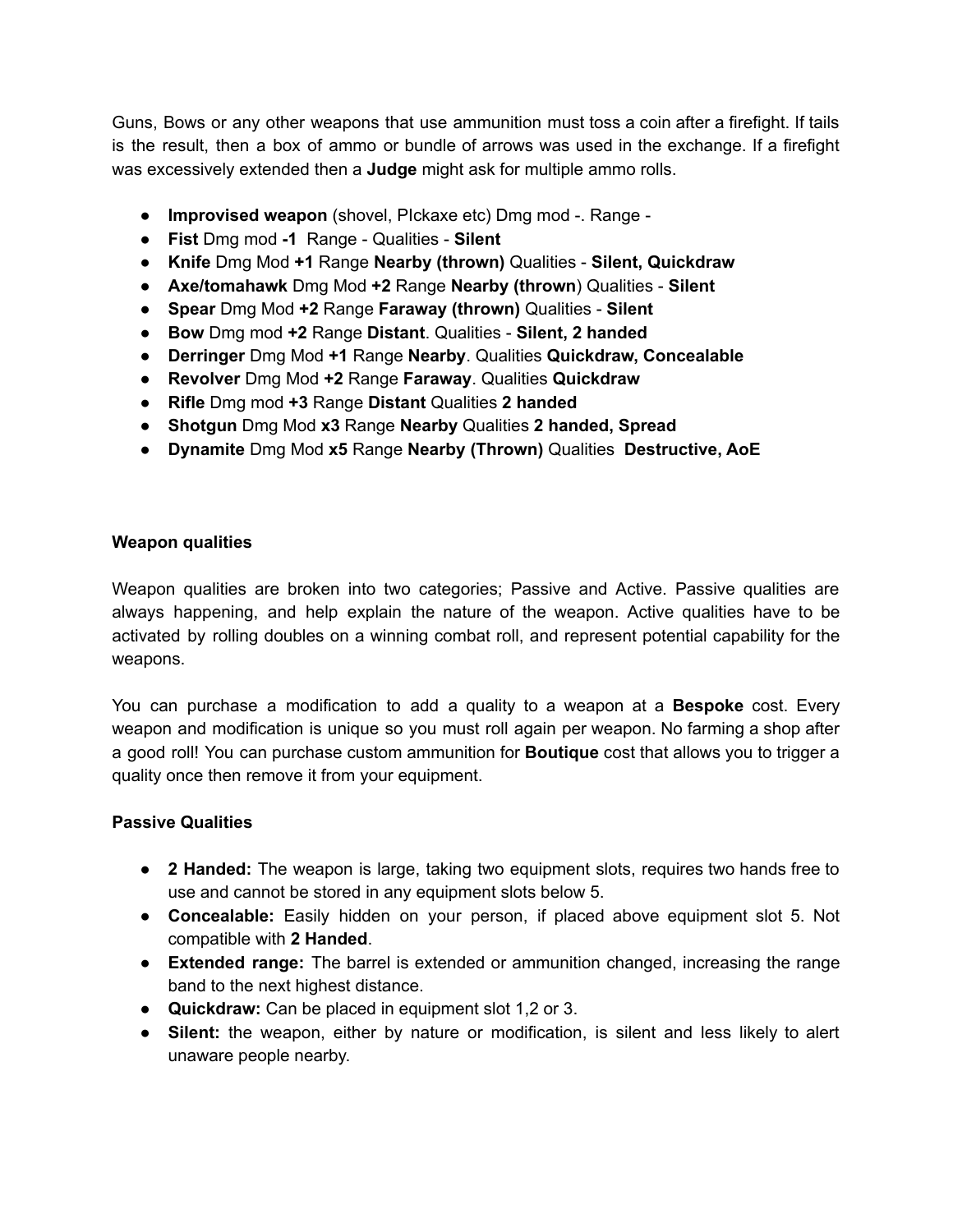# **Active qualities**

- **● AoE:** This weapon causes explosions. If triggered everyone **Close** to the target is hit. On a matching Triple roll, this extends to everyone **Nearby**
- **● Destructive:** Destroys cover used by target, reducing Heavy Cover to Light cover and destroying Light Cover completely.
- **● Rapidfire:** After calculating the result of the hit, Immediately fire again at the same or another target. Can chain into multiple shots if Doubles keep coming.
- **● Spread:** Due to a scatter effect or multiple shots, can spread the blow out and also hit anyone **Close** to the target for the same damage. Triples or extra doubles can extend to more targets.

# Potentially more to come. Feedback appreciated

# **Encumbrance**

Equipment slots are numbered on your character sheet. You can carry as many slots as your Grit value. Large items, like **2 handed** weapons, tools like spades etc take up two slots and must be placed above slot 5. You can only place **Quickdraw** weapons in the first 3 slots.

If you need to quickly draw out a piece of equipment in a **Moment**, roll 2D6. If you roll over the slot number of the item you draw it out for free. If you roll under the slot number you spend the **Moment** digging through your gear for the item. Items above 12 cannot be quickly drawn and are assumed to be tucked away safely, taking a **Moment** to fetch from your gear. The **Posse** is encouraged to maintain their pack order for ready access to crucial equipment.

## **Judge info**

# **NPCs**

Npcs are easy to make quickly. For human NPCs you have 4 ranks: **Poor, Common, Ornery, Infamous**. All NPCs have a strong **Attribute** for their speciality, which you choose as appropriate. **Poor** NPCs start with one strong **Attribute** at 15 and the rest at 12. **Common** start with their strong **Attribute** as 17 and the rest as 15. **Ornery** starts with a strong **Attribute** of 20 and the rest at 17 and **Infamous** starts with 1 **Attribute** at 21, 1 at 20 the last at 18. After assigning these values, assign equipment as fits their role and determine Guts normally. Feel free to tweak **Attributes** beyond this guideline.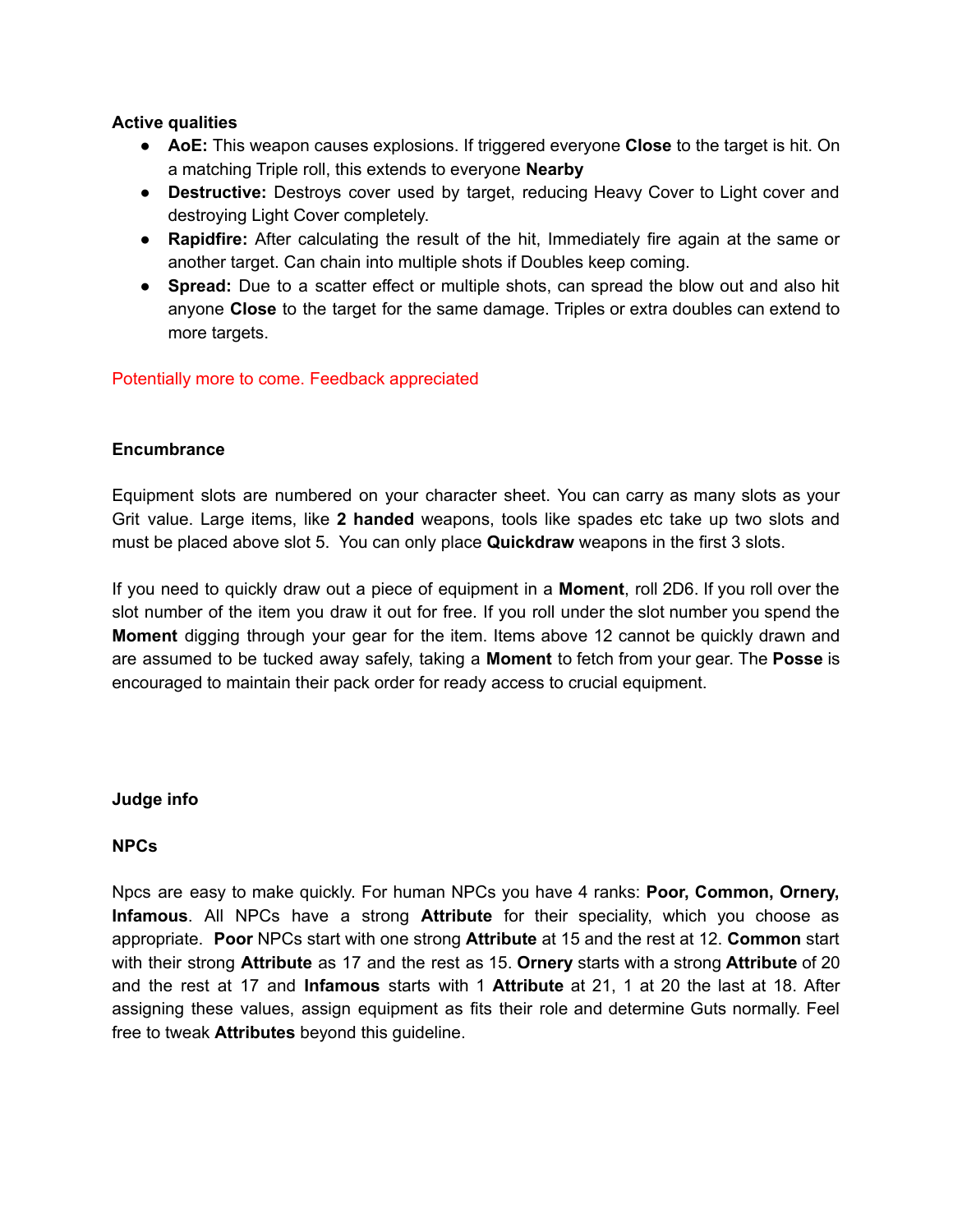Non-human creatures are a bit different. You aren't limited to the normal limits of 22 when assigning **Attributes**, but as a rule high **Attributes** should be balanced by a lower **Attribute** elsewhere. For example you expect a bear to have a very high **Grit**, average **Grace** and below average **Gumption.** Natural weapons such as claws will have higher modifiers than an unarmed human, as appropriate.

# **Morale**

All NPCs and creatures will have to make **Morale** checks from time to time. If things are going downhill, such as losing half their posse or half their **Guts**, take the highest **Grit** character in their posse and Test against the **Grit** with 4d6 + 1d6 if below half **Grit**. If they **Bust!** they either flee or surrender. Flip a coin to decide if it's not obvious in the narrative. Some foe may not have an interest in fleeing. This is up to the **Judge.**

# **Reaction Checks**

Roll 2d6 and consult the table below when a NPC doesn't have a predetermined outlook towards the characters. If the NPC involved is likely to be aware of the characters, say because of a high bounty, then modify the result as you see fit.

2 Fearful/awed. Will surrender or offer services to the **Posse**

3 Helpful. Will offer services, aid, advice to the **Posse**

4 Opportunistic. Seeks a mutually beneficial trade

5 Mistaken. Thinks you are someone else, possibly an ally

6 Cautious. Waits to see what the **Posse** does first

7 Suspicious. Withdraws to a safer location and waits

8 Guarded. Demands you withdraw. If the **Posse** does not, add 1d6 to the result.

9 Calls for reinforcements. If not possible withdraw to safety.

10 Devious. Attempts to trick or mislead the **Posse** for personal gain

11 Will attempt to capture the **Posse**

12+ Will attempt to kill or lay low the **Posse**

Random encounter tables to come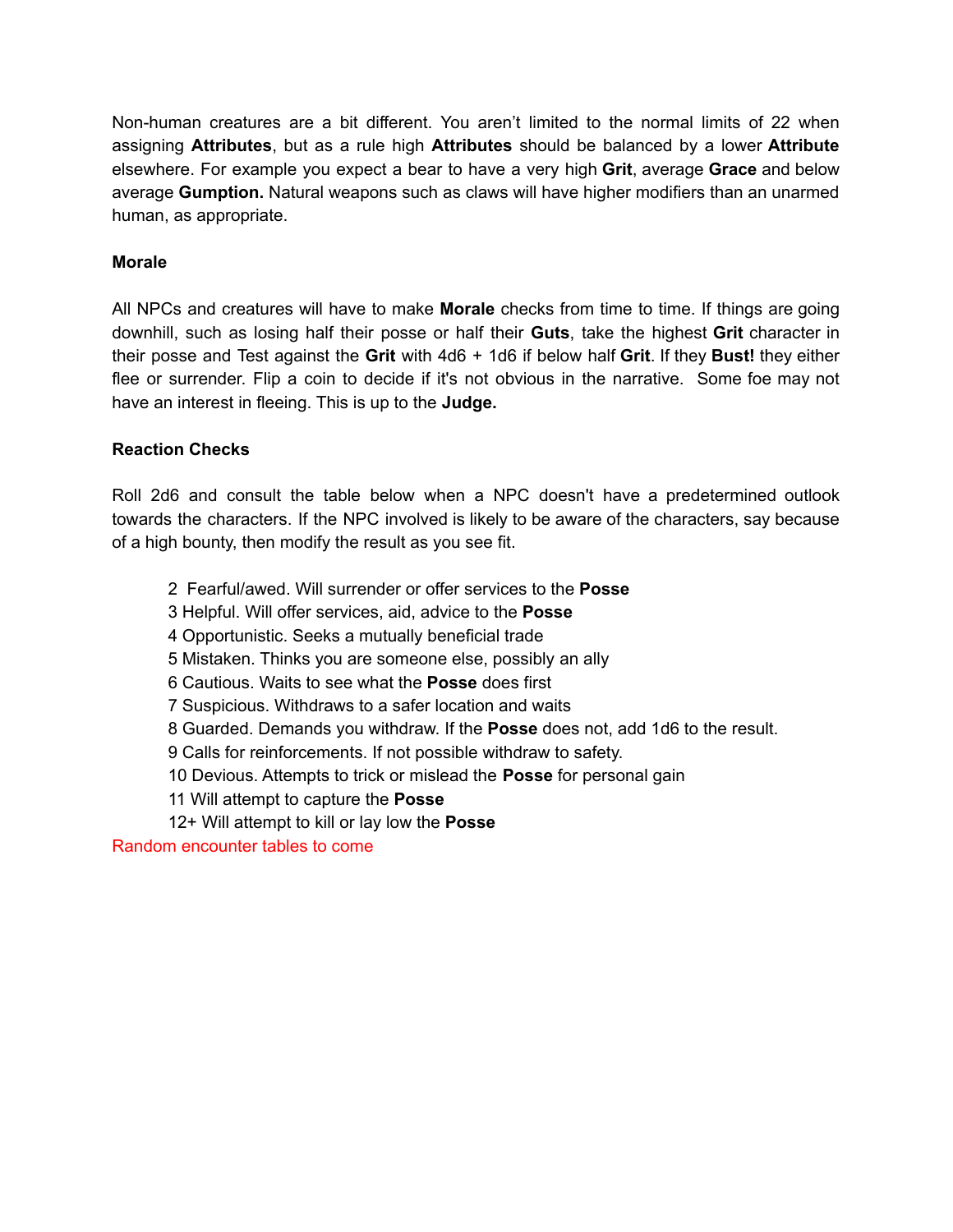# **Optional Rules**

The following rules are optional, and may become core mechanics following the playtest.

Paying off your own bounty The RDR2 method. To clear a segment of **The Wanted Clock** you pay that segments time in dollars times 10. For example if **The Wanted Clock** is at 6 o'clock you would pay \$60 to reduce it to 5 o'clock. You must always clear the clock from the highest amount. Once **The Wanted Clock** reaches 9 o'clock this is no longer an option.

Scene stakes. The **Judge** at the start of a scene can roll a D6 which sets the **Stakes** for that round. That roll is included in all tests as one of the dice in the roll. A scene is at **Judge's** discretion. It could be per in game day, per encounter, per session etc.

Glory. You may want to track how well known the characters are, and use this to influence their interactions. Glory should be impacted by Bounty as well.

5 under. You may wish to utilize a version of the 5 card under house rule for Blackjack. If a player rolls 5 or more dice and rolls under, remove stress from them as a reward.

Double or Nothing coins. When a player decides to **Double or Nothing** instead of having that player roll dice, have them flip coins. Heads is 6 and Tails is 1. This ups the **Stakes** even more.

High action Pulp Successfully resting restores 1 **Stress**. For more pulp and high action, restore 1 **Stress** for each dice rolled to rest

#### **What's to come down the line**

- What's on the corpse tables
- Encounter tables
- Township generators
- Posse generator
- Wilderness travel rules (hex/point crawl)
- Diseases and poisons
- Starting loadouts for quick char gen
- More, as soon as I think of it.